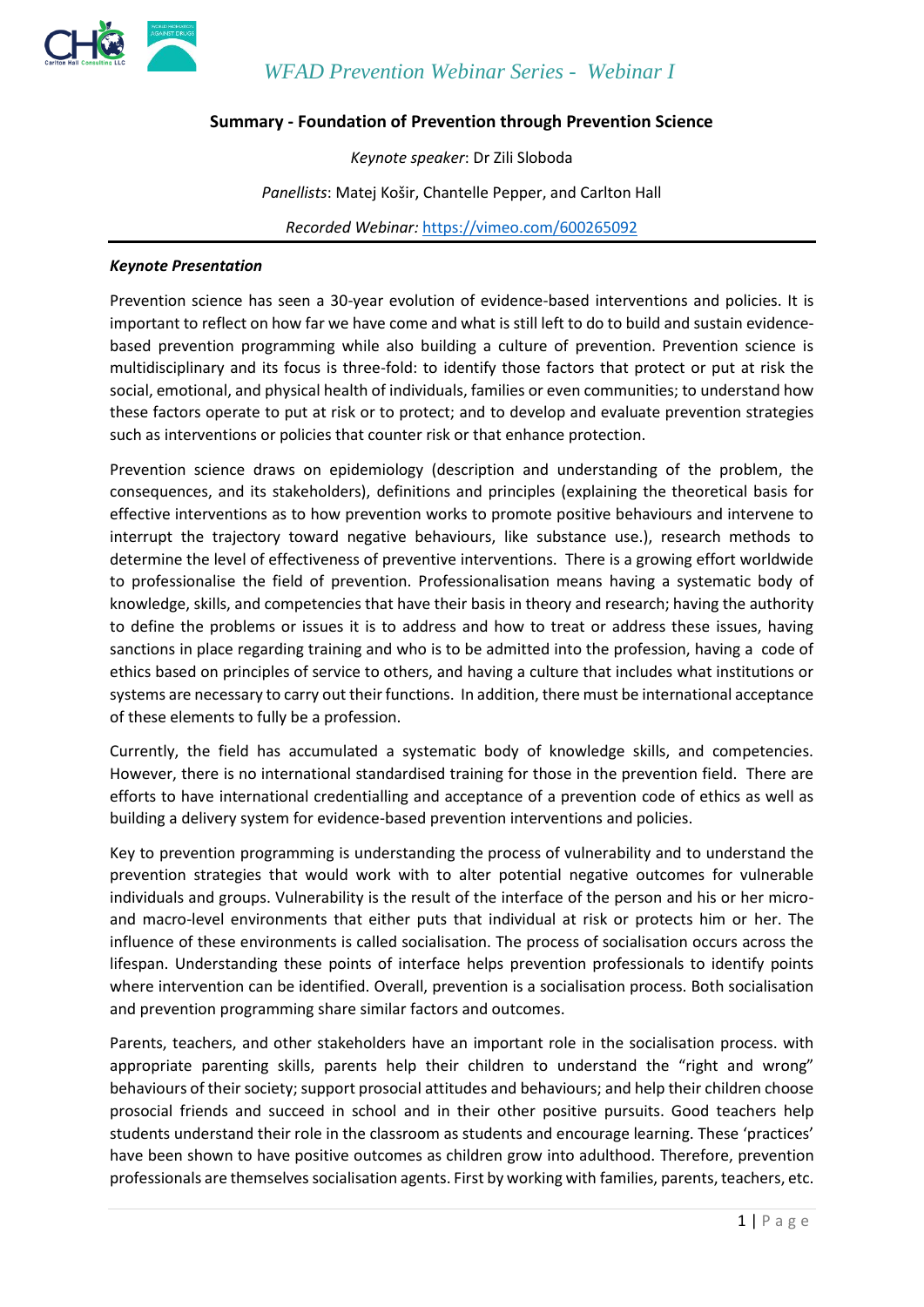

to improve their socialisation skills to create a more positive experience for children's development. But also, they socialise students by directly engaging in the socialisation process through say, a school curriculum. They help individuals understand expectations in different social and emotional contexts, practice new behaviours, and collect and interpret information to make informed decisions about their behaviours.

The field is fortunate to have available a very important tool that brings together the results of three decades of research on the evaluations of prevention interventions. The International Standards on Drug Use Prevention published by the United Nations Office on Drugs and Crime and the World Health Organisation (2013/2018). The Standards provides a guide on evidence-based prevention strategies within a development framework and reflect on what strategies have had positive outcomes for each age group. The International Standards Documents provides a short description for these intervention and policies.

Prevention workers need to be trained, the programmes need to be inclusive, and reach out is needed. To achieve the goals, building a national service delivery system might be important, including multiple levels and integrate existing systems. It should also be open for feedback to build and improve the system while also building a culture of prevention. There needs to be a common understanding of ideologies, involved processes, and support for prevention efforts. In the end, it will achieve other outcomes as well besides prevention.

## **Q&A**

# **Is there anything you would say is a difference between girls and boys when it comes to the results of prevention programming**

Dr Zili Sloboda: Very little work in terms of gender differences in response of prevention has been done. We know from other research that there is a gender difference in response of prevention. There needs to be more research in prevention and we are not really going where we are needing to go. I would love to create an international research agenda.

## **What do you have to add to the topic/keynote speaker from your experience, role, and perspective?**

Matej Košir: I have been involved in the process of bridging the gap between prevention science and practice throughout my career and think that this bridge is still not build, there is still a lot of work left for in the future. We know well from international standards and other publication what is very likely ineffective or harmful in prevention. What should be done?

- Ask ourselves if it is ethical to continue with the kind interventions that are harmful and who is responsible to stop these kinds of interventions.
- Persuade policy and decision makers to invest in evidence-based prevention and advocate to get the issues included in draft policies, legislations, funding, and implementation of practices.
- Broaden the spectrum and framework beyond narrowed risky behaviour focus, such as substance use disorder or mental health. Optimal health is a balance between physical health, emotional, social, spiritual, and intellectual health and all dimensions are important.
- We should broaden the discussion on prevention on scientific and practical aspects.
- Train the prevention workforce since knowledge of prevention is different among prevention workers and many of them do not have adequate knowledge and skills.
- Evaluate and measure prevention to reflect upon the effects of the work and see outcomes in the target population.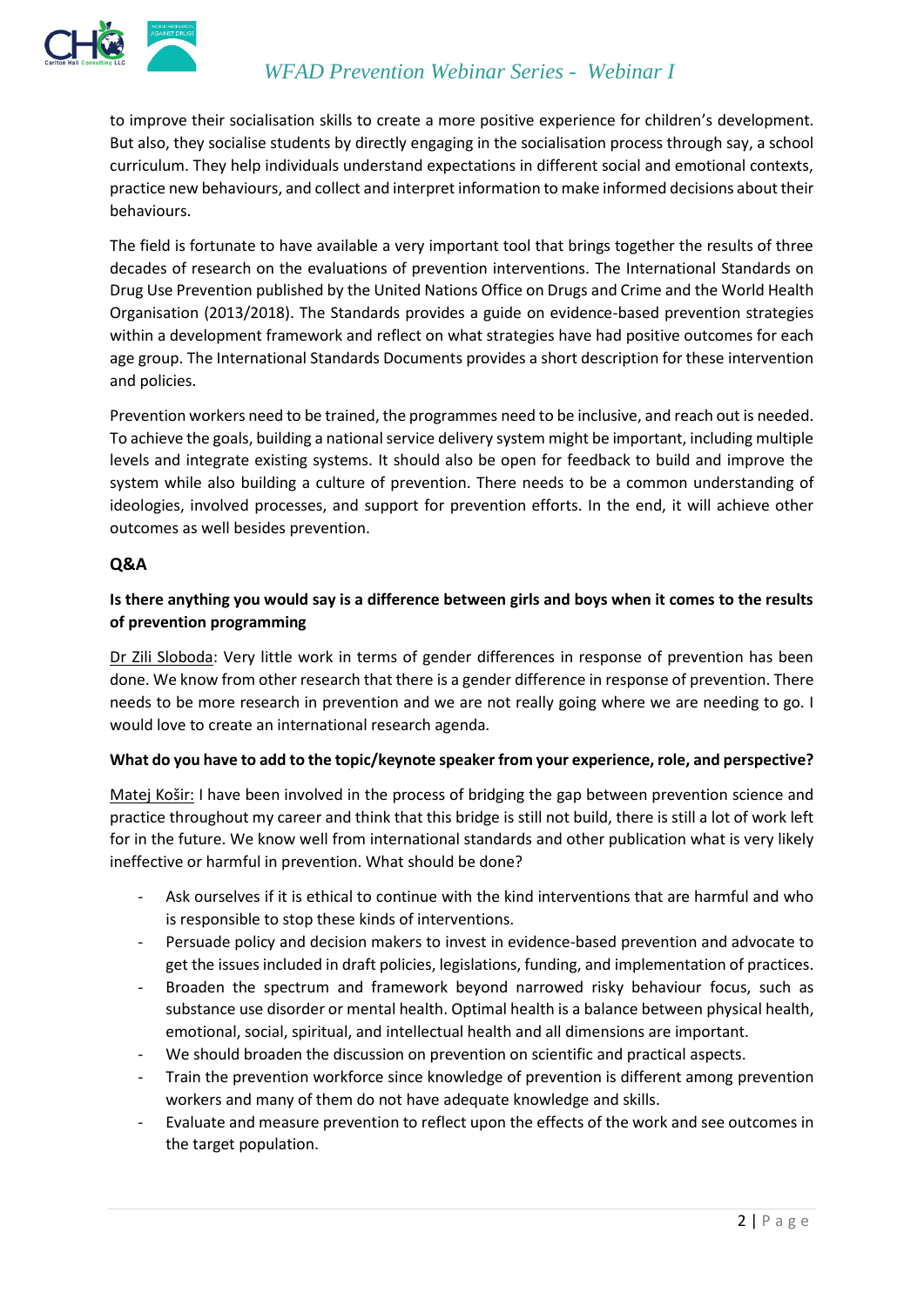

Chantelle Pepper: It is really important to start the conversation, no matter how small. Prevention is a multidisciplinary approach and should be embraced accordingly. For example, in South Africa, National legislation (Prevention and Treatment of Substance Abuse Act & the National Drug Master Plan 2019- 2024) must be implemented by the provinces. The Department of Social Development (social welfare services) and local municipalities must implement it, in partnership with relevant stakeholders, such as the civil society, law enforcement, national prosecuting Traditionally everybody thinks that prevention is raising awareness on where to seek help / services for treatment, therefore there is a lack of evidence-based prevention programmes being offered. Prevention is therefore still seen as just simply raising awareness. What else needs to be done?

- Prevention needs to be taken more seriously on local and national level and in funding programmes. It is good to write down goals to achieve.
- Reduce demand for drugs through more evidence-based approach prevention programmes even though the National Drug Master Plan clearly stipulates that demand for drugs should be reduced through prevention and treatment of substance use, there are not many evidencedbased programmes in place.
- Prevention should be lobbied for
- Establish prevention science courses to better understand the concept and to encourage the professionals on the ground to use evidence-based methods.
- It is critical for municipalities to understand what their needs are on the ground by doing a needs / resource assessment first then an intervention based on their needs and then they can see what their short outcomes are, then medium to long term outcomes. The City of Cape Town did just that, by understanding their needs first, they realised that they need to focus also on prevention & this resulted them to implement an evidence-based prevention programme Strengthening Families programme for a couple of years now and they are already seeing the value and impact it brings within their communities that are implementing it. Educate officials so they can support the practitioners.
- In my experience over the years, it is clear that collaboration between municipalities, provinces and key stakeholders are key to strengthen the network which will increase the flow of information about the need for evidence-based prevention programmes.

Carlton Hall: Dr Zili introduced the notion of the importance understanding vulnerability. Identifying and prioritising the vulnerable population is necessary while also recognising the environments that make them vulnerable. Notion of making prevention obvious is essential. The following aspects are critical to think about in prevention: translate/clarify (prioritise); identify local conditions (concretise); define strategic leverage (strategize), and; engage effectively and equitably (evangelise).

## **How to strengthen cooperation in multidisciplinary approaches? One stake holder has seldom a holistic responsibility. People consist of many different needs.**

Dr Zili Sloboda: Bringing people together from different disciplines, sharing a common goal and objective, which is a core value, and find people that view the world broader. This can be done through professional conferences, chatting with people, etc.

Chantelle Pepper: In South Africa, the legislation says that we have to work together. Yet, it still depends on how we [government officials] communicate. The mayors and municipal managers need to get their buy in because they are the budget holders and have to implement the NDMP 2019 at a local level. Even if the legislation points it out, the reality is still different and not all mayors/municipal managers consider the municipality responsible to address substance use issues. Implementation is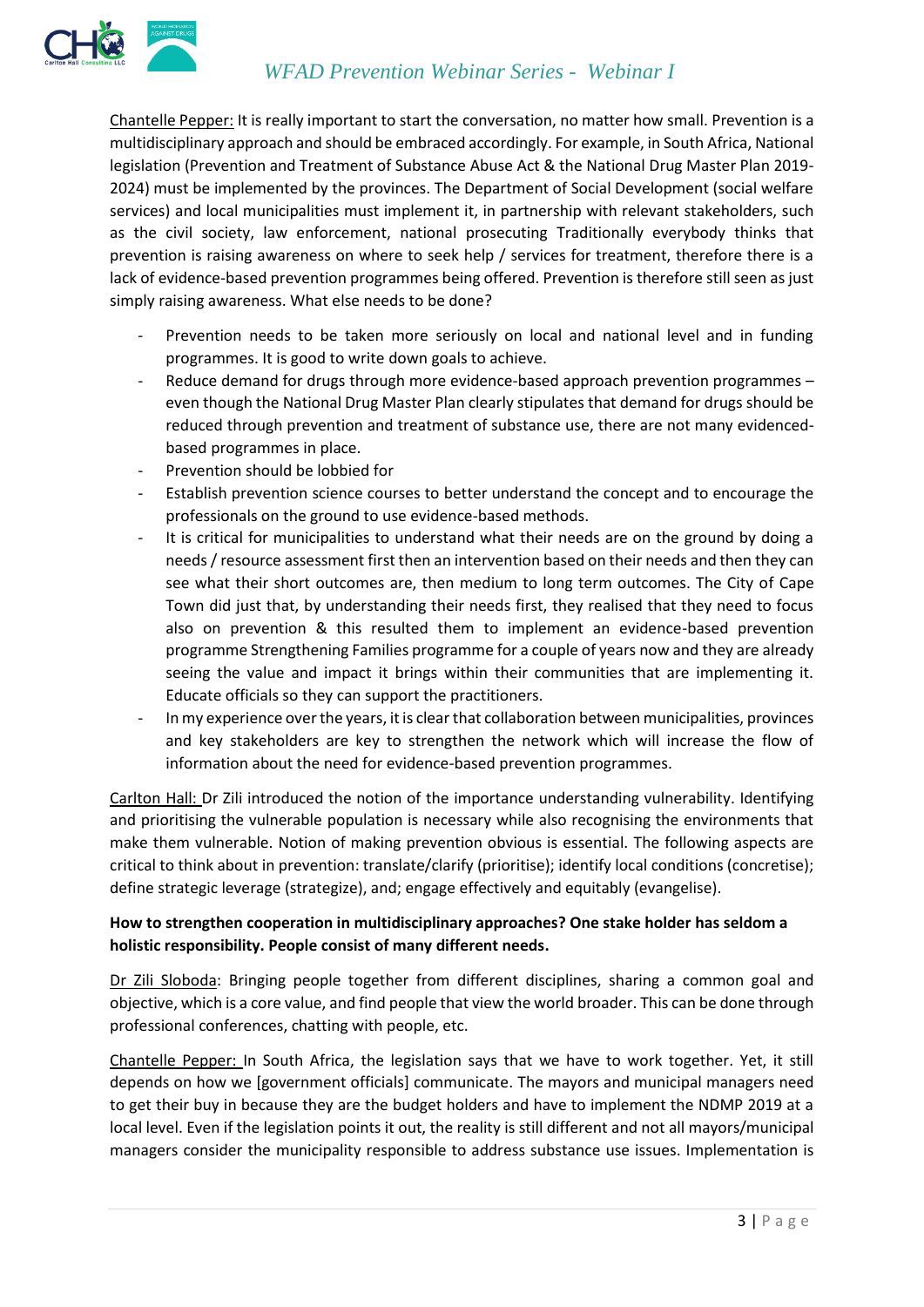

yet another barrier. Department of Social Development social workers have a degree in social work but will not be specialised in SUDs and therefore need to be capacitated because it's a specialist field.

Carlton Hall: we need to clarify the goal and the objective. Everyone plays a role. Even though we apply the same tools, it has to be steered to the context and the goals. Identify how we play a critical role.

Matej Košir: in practice it is important to bring it to the lowest/most local level. Since it is multidisciplinary, we need to bring together the social counsellor, health centre, the police, etc. They can solve the problem much easier and it will be necessary to get them sit together and discuss the problem.

## **How do you balance the system in ensuring a coherent prevention strategy? How do we measure and review the effectiveness of the intervention policies?**

Dr Zili Sloboda: Regarding the second question, it is more difficult to evaluate policies. The most effective research method to use has been time series analyses.

Matej Košir: When going to communities, we need to develop strategies on a local level. Even though communities often think they can do it themselves, they are not aware of all stakeholders that could be relevant in the socialisation process. Besides this, it is also a matter of motivation. Those that are motivated usually work more and it is not an easy task to get everyone involved and get a balance. Therefore, start with involving the motivated stakeholders and then other will join once they see a progress/outcome.

Dr Zili Sloboda: In the chart of the national prevention system that I presented, the basic element of the system is the community, however that is defined. There is knowledge, experience, effective models, etc. Yet, it is not an easy process. It is the basic unit where we have to look at. Every community has different SUD problems, other vulnerabilities, etc. and should therefore have a different strategy.

Chantelle Pepper: Establishing a committee with all the relevant stakeholders on a local level is necessary. According to our Act, municipalities must establish a Local Drug Action Committee. They have to appoint an official to drive it from the municipality and include all stakeholders to get their buy in and support, and this is only the first phase. Yet, it is surprising how long this can take therefore municipalities often feel overwhelmed. Besides this, a needs assessment is key since you cannot make a strategy without it.

## **Young people do not like to be told 'say no to drugs'. How effective are advocacy programmes in prevention strategies?**

Dr Zili Sloboda: There is not a lot of research to support the approaches. But there are ways of involving young people in prevention programmes that have been demonstrated to be successful.

Matej Košir: I'm often confronted with such questions on ineffective or harmful practices by those who implement them on regular basis. I usually tell them that Science is not on their side and it takes time to switch from those practices to something which is evidence-based. There are many ways to do prevention. So, I tell them that they should Do not stick with what they do if it is not evidence-based although they have been doing this for 30 years. They should look into other ways.

Dr Zili Sloboda: There are programmes that involve young people but they have specific roles and supported by trained adults. For example, suicide programmes using peer leaders. Also, there are assistant programmes, in which students are also trained to work with adults. For instance in developing substance use policies in schools having youth involved in decision making roles, which helps their bonding in schools.